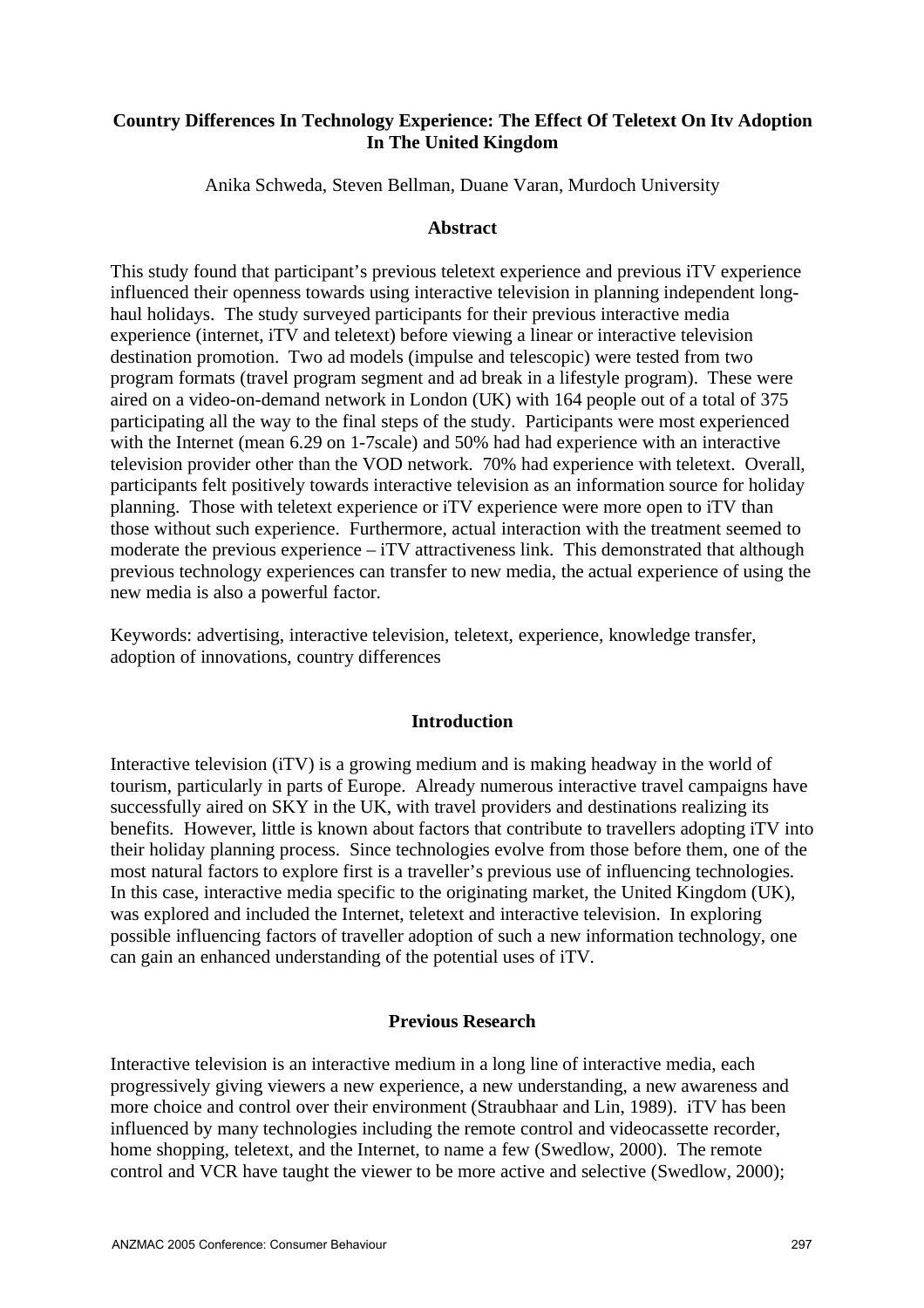teletext has accustomed viewers to use their television for information as well as entertainment (Middleton, 2001; Ryan, 2000); while the Internet has established a benchmark for interactivity and choice of information (Freeman, 2000).

While each new technology experience has educated consumers in the interactive media concept, consumers have also contributed into the next technology's development by often deciding how they may adopt the technology into their lives, rather than the technology dictating its place in their lifestyles (Rogers, 1995). Thus as consumers become experts in the older interactive media they are laying the foundations for their understanding of new interactive media.

The theory of knowledge transfer (Singley and Anderson, 1989) conceptualizes this transmission and suggests that experts find transference to completely new situations easiest (Docampo-Rama, 2001; Gregan-Paxton and Roedder John, 1997). This implies that individuals with a lot of experience with interactive media will be more accepting and comfortable with the use of iTV than those that have had very little interactive media experience. Moreover, expectations are also transferred and thus a new technology is expected to at least meet its predecessor benchmarks if it cannot live up to the promotional hype. However, these increased expectations on new technologies may explain why "increased benefits may not be so noticed or appreciated" by the end consumer (Perse and Ferguson, 1997, p. 327). It has also been suggested that use of previous media such as teletext, digital television and the Internet will affect the perceptions of iTV (Brodin, Barwise, and Canhoto, 2002). Thus, if the iTV technology is to improve the television experience via interactivity, it is not only previous knowledge that needs to be considered but also the expectations from a consumer's previous experience with television and interactive media technologies.

# **The Design of the Study**

The research was administered via a video-on-demand network in Greater London (UK) in February 2003, using opt-in network subscribers with past international holiday experience. Participants were allocated to one of three groups: – linear/control, impulse model and telescopic model – and required to complete a two-part questionnaire and watch a program in their home. The first part of the questionnaire took measures of the length of time that participants had had access to each of three interactive media, interactive TV, the Internet, and teletext; how experienced they felt they were with each of these media; and to what extent each medium was used for selected purposes. Length of *access* was gauged using intervals of less than 1 month, 1 to 6 months, 6 to 12 months, or more than 1 year. *Perceived experience* was measured on a 1 to 7 semantic differential scale with 1 being "inexperienced" and 7 being "very experienced." The extent of use for each *purpose* was also measured on a 1 to 7 scale with 1 being "rarely" and 7 being "very often." The purposes varied across media depending upon their capabilities. All three interactive media included the purposes of "browsing for goods/services," "buying goods/services," "browsing for travel products" and "buying travel products." Interactive TV purposes also included "watching programming" and "requesting brochures/information." Teletext also included "getting news and other of-interestinformation" and "entertainment." The Internet also included "getting news and other ofinterest-information" and "entertainment/email/chat." Participants were also asked in part one of the questionnaire about their expected use of selected media in the future for either information or booking purposes, and in part two of the questionnaire their evaluations of iTV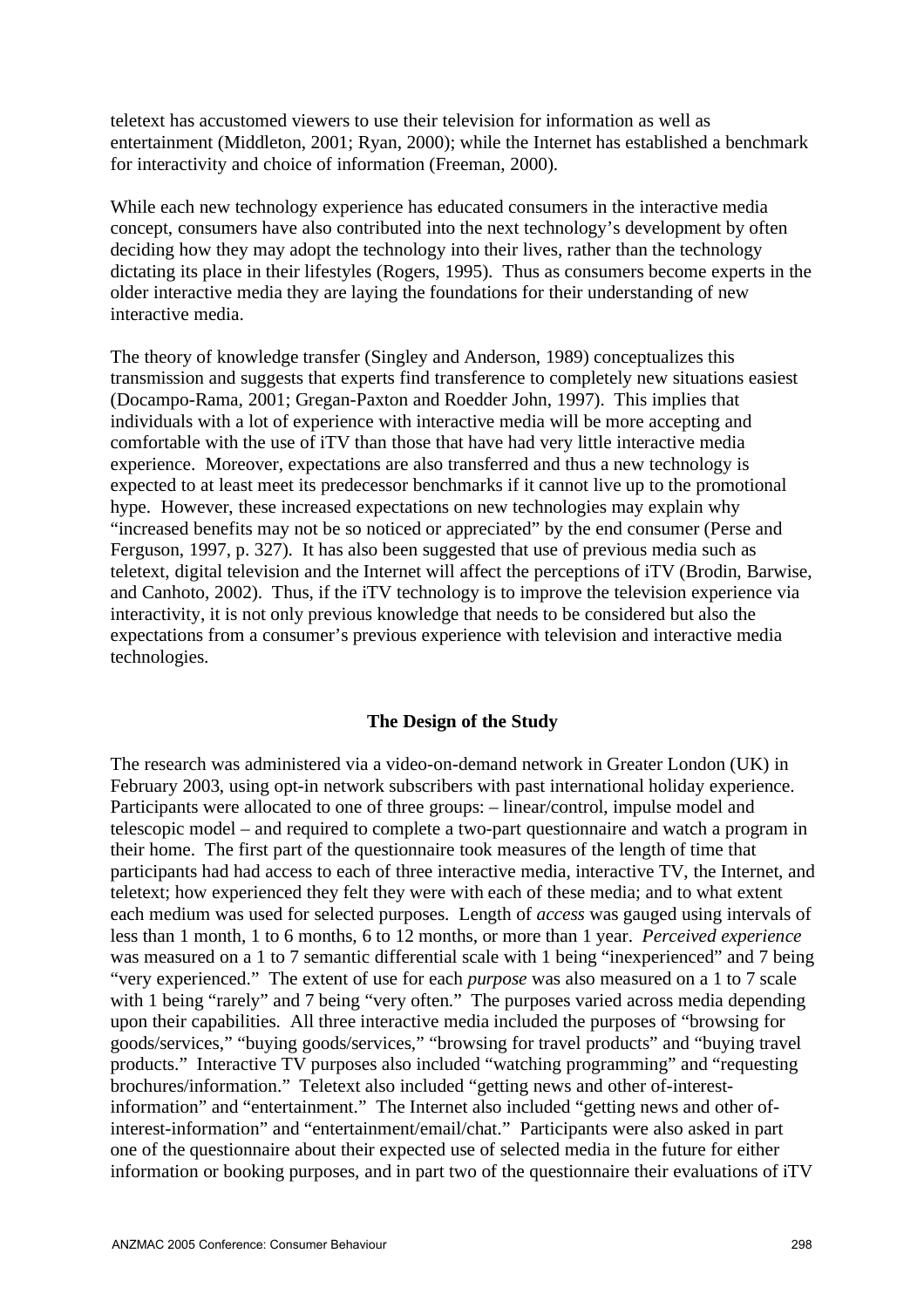as an attractive information source. *Expectations of future use* of teletext, the Internet and iTV for either information or booking purposes were measured via the categories of "information only," "booking only" and "both information and booking." Participants' *evaluations of iTV* as an attractive information source for holiday planning was gauged via a 1 to 7 scale with 1 being "unattractive" and 7 being "very attractive."

The two ad models tested were based upon current travel and tourism industry practices (Clarke, 2003; Gershon, 2003; Nieboer, 2003; Pye, 2003). In each case, participants watched a 30minute program, with the ad embedded in a commercial break during a lifestyle show or during a destination segment in a popular travel program. The two control groups had no interactivity but were provided with destination contact information. In addition to this information, the treatment groups had either the opportunity to request a brochure about the destination (impulse model) or to watch a destination video (telescopic model) from their program.

#### **Results**

Overall there were 164 valid responses from 375 registrations from the pool of 3,500 subscribers. Participants were mainly male (63%), aged between 31-44 (51%) and

experienced, international travellers. Although participants felt more comfortable with the Internet (6.29) than teletext (5.02) or iTV media (4.85), there were significant correlations between the attractiveness of iTV as a source of information about holidays and previous experience with teletext ( $r = .17$ ,  $p < .05$ ) and iTV  $(r = .12, p < .05)$ , but the correlation with Internet experience was not significant. As teletext and iTV experience increased so too did participants' evaluation of the attractiveness of interactive television. Teletext experience also increased the likelihood that a participant would interact with an iTV ad. Figure 1 shows that the vast majority (82%) of the participants who interacted with the experimental iTV ads were those participants who had above average experience with teletext (a year or more;  $\chi^2$ <sub>2</sub> = 8.28,  $p = .02$ ).



**Figure 1: Percentage of participants with High (1 year or more) versus Low (less than 1 year) Experience with Teletext who interacted or did not interact with iTV ads.** 

Having access to iTV made no difference as to how participants viewed it as a viable information source  $(r = .04, n.s.)$ . This was due to participants often subscribing to iTV services for reasons other than active interaction (programming and broadband internet), and thus not experiencing its interactive services.

In both teletext and iTV cases further investigation was carried out along actual interaction lines - whether participants chose to interact, chose not to interact or viewed the linear control treatment. Participants' openness towards iTV was relatively high on the 1-7 scale with an overall mean of 4.49, but this overall mean obscures the differences between the three groups (Figure 2). Participants who interacted with their treatments seemed to evaluate iTV as a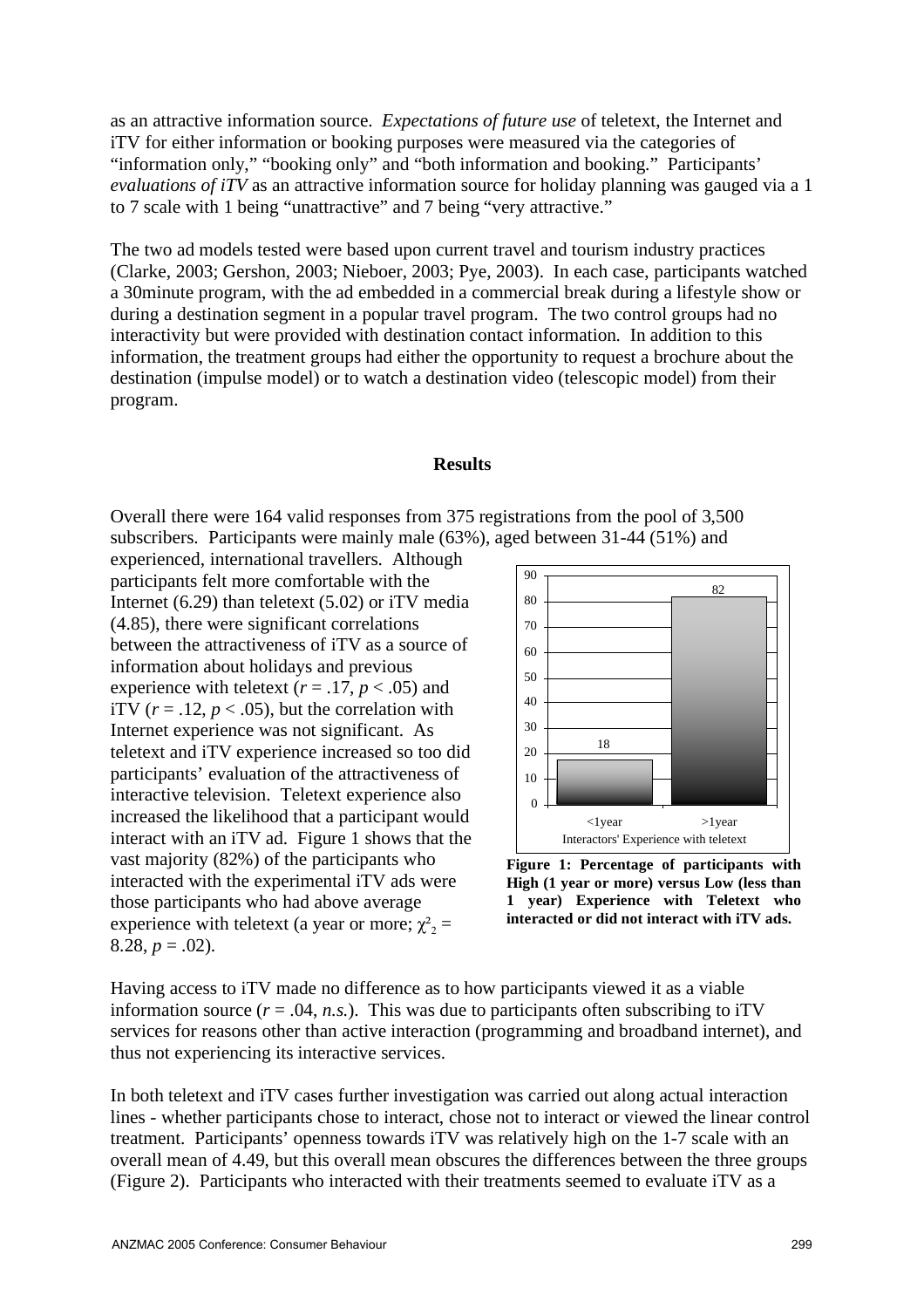more attractive holiday planning source (6.07) than those who received the control treatment (3.92) or chose not to interact (3.61).

The correlation analysis suggested that interaction during the experiment moderated the relationship somewhat for the access and perceived experience measures. If a participant interacted with the experiment, no correlation was found between iTV attractiveness and access measures (teletext: $r = -.01$ , iTV:  $r = -.11$ , both *n.s.*) or perceived experience (p.exp) measures (teletext: *r* = .06, iTV: *r* = .08, both *n.s.*). That is, if a participant interacted with their treatment this influenced the attractiveness score for interactive television, reducing the impact of past teletext or iTV experience on the score. This was also true for situations where participants had the opportunity to interact but chose not to do so (teletext access:  $r = .11$ , iTV access:  $r = -.04$ , teletext p.exp.:  $r = .13$ , iTV p.exp:  $r = -.10$ , all *n.s.*). However, for those participants



**Figure 2: Comparison of group means (1-7 scale), for the Control (linear) group versus interactors and non-interactors with the iTV ads, for evaluations of the attractiveness of iTV as a source of information for holiday planning.** 

that had no opportunity to interact (control), correlation was still found for both previous iTV experience (access:  $r = .17$ , p.exp:  $r = .17$ , both  $p < .10$ ) as well as teletext experience (access:  $r = .17$ ,  $p < .10$ ; p.exp:  $r = .20$ ,  $p < .05$ ). While these correlations are relatively weak (explaining less than 10% of variance) they do suggest areas of further investigation in this still evolving media market. A possible explanation is that the opportunity to interact may have had a moderating role in how attractive interactive television would be in holiday planning. This implies that the ability to interact is in itself a valuable feature of interactive television, with the extended content being of even further value. Even more importantly this reinforces the notion that as user expectations of interactivity are cumulative, it is important that each experience is satisfying.

#### **Discussion**

This study's findings must be understood in the specific context of the UK market. There, media experience indicates that an individual's teletext experience and expertise with iTV provides them with the skills and understanding to be open to using this new information technology to gather information for their holiday. While there is an obvious connection with previous iTV experience, the lack of a connection with the Internet and the clear association with teletext is significant. This shows that not only have travellers begun to already define the role of iTV to be from the television environment perspective, but they also understand it through this technology's discourse. Thus, it is important for marketers to employ and develop television-based rather than Internet-based conventions when communicating through this new channel.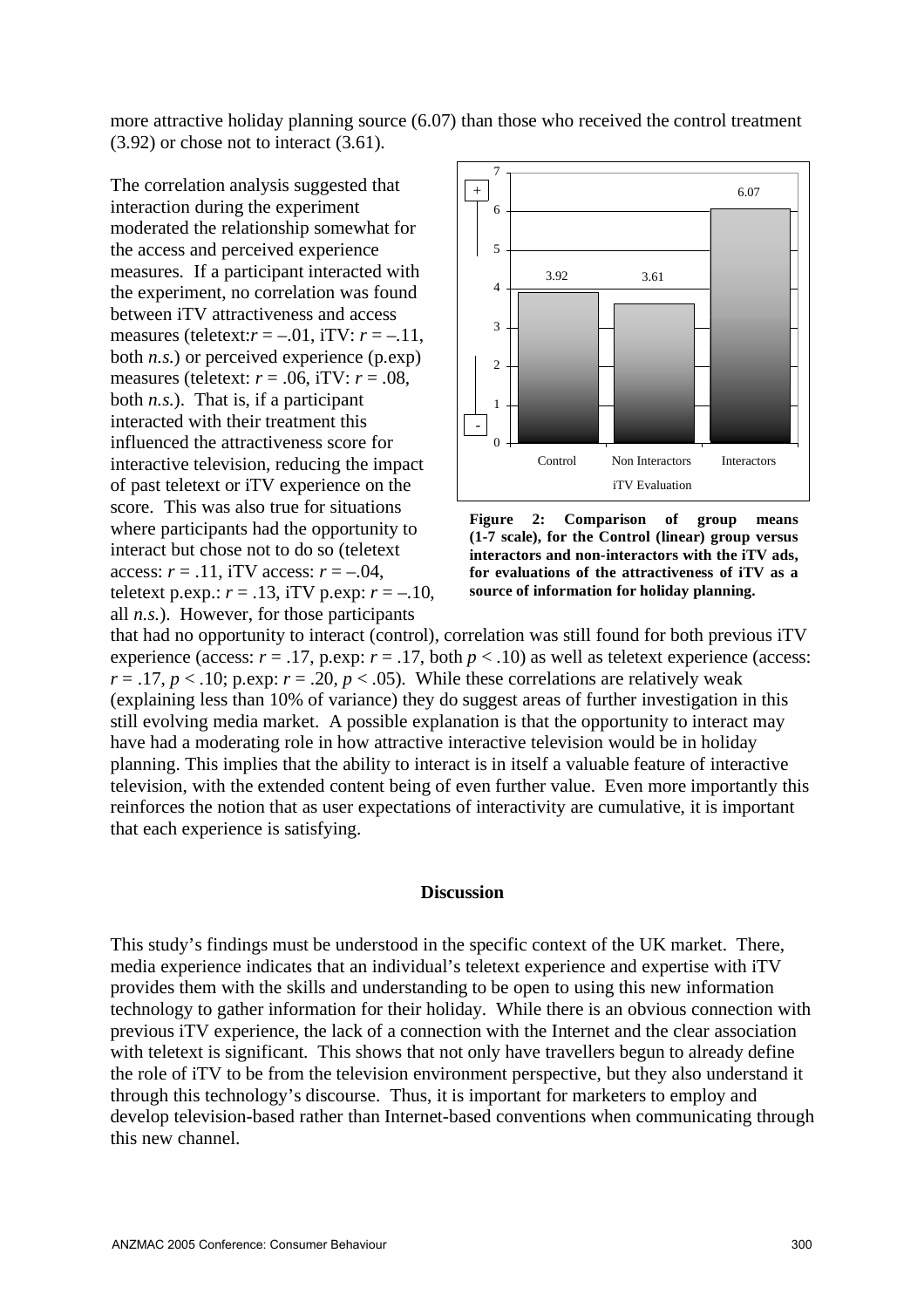Furthermore, it is important to recognize that the influence of teletext is a major factor in interactive television's rapid growth in the United Kingdom and not in other markets such as the United States of America or mainland Europe, which do not have such a rich history with teletext. Another point of consideration is that it is not only previous interactive media experience but also the current experience that an individual has with iTV that colours how they will or will not incorporate it into their future processes.

# **References**

Brodin, K., Barwise, P., and Canhoto, A. I., 2002. UK Consumer Responses to iDTV. Report. London: London Business School.

Clarke, T., 2003. Question & Answer Session with UK Travel Retailer (Anonymous). Personal communication received by Schweda, A., London, 25 February.

Docampo-Rama, M., 2001. Technology Generations: Handling Complex User Interfaces. Eindhoven: Technische Universiteit Eindhoven.

Freeman, L., 2000. Rites of passage: After decades of growing pains, identity crises and rejection, has interactive TV found itself? Advertising Age 71 (16), 84-88.

Gershon, K., 2003. Question & Answer Session with Thomas Cook (UK) Ltd. Personal communication received by Schweda, A., London, 6 March.

Gregan-Paxton, J., and John, D. R., 1997. Consumer learning by analogy: A model of internal knowledge transfer. Journal of Consumer Research 24 (3), 266-284.

Middleton, V. T. C., 2001. Marketing in Travel and Tourism. Oxford: Butterworth - Heinemann.

Nieboer, C., 2003. Question & Answer Session with SKY Travel (UK). Personal communication received by Schweda, A., London, 28 February.

Perse, E. M., and Ferguson, D. A., 1997. The impact of the newer television technologies on television satisfaction. In: Wells, A., and Hakanen, E. A. (Eds.), Mass Media and Society. Ablex, Greenwich, CT, pp. 317-330.

Pye, E., 2003. Question & Answer Session with the Travel Channel / Travel Deals Direct (UK). Personal communication received by Schweda, A., London, 24 February.

Rogers, E. M., 1995. Diffusion of Innovations  $(4<sup>th</sup>$ edn). New York, NY: Free Press.

Ryan, J., 2000. TV favourite adapts to the Internet age. New Media Age (July 20), 32.

Singley, M. K., and Anderson, J. R., 1989. The Transfer of Cognitive Skill. Cambridge, MA: Harvard University Press.

Straubhaar, J. D., and Lin, C., 1989. A quantitative analysis of the reasons for VCR penetration worldwide. In: Salvaggio, J. L., and Bryant, J. (Eds.), Media Use in the